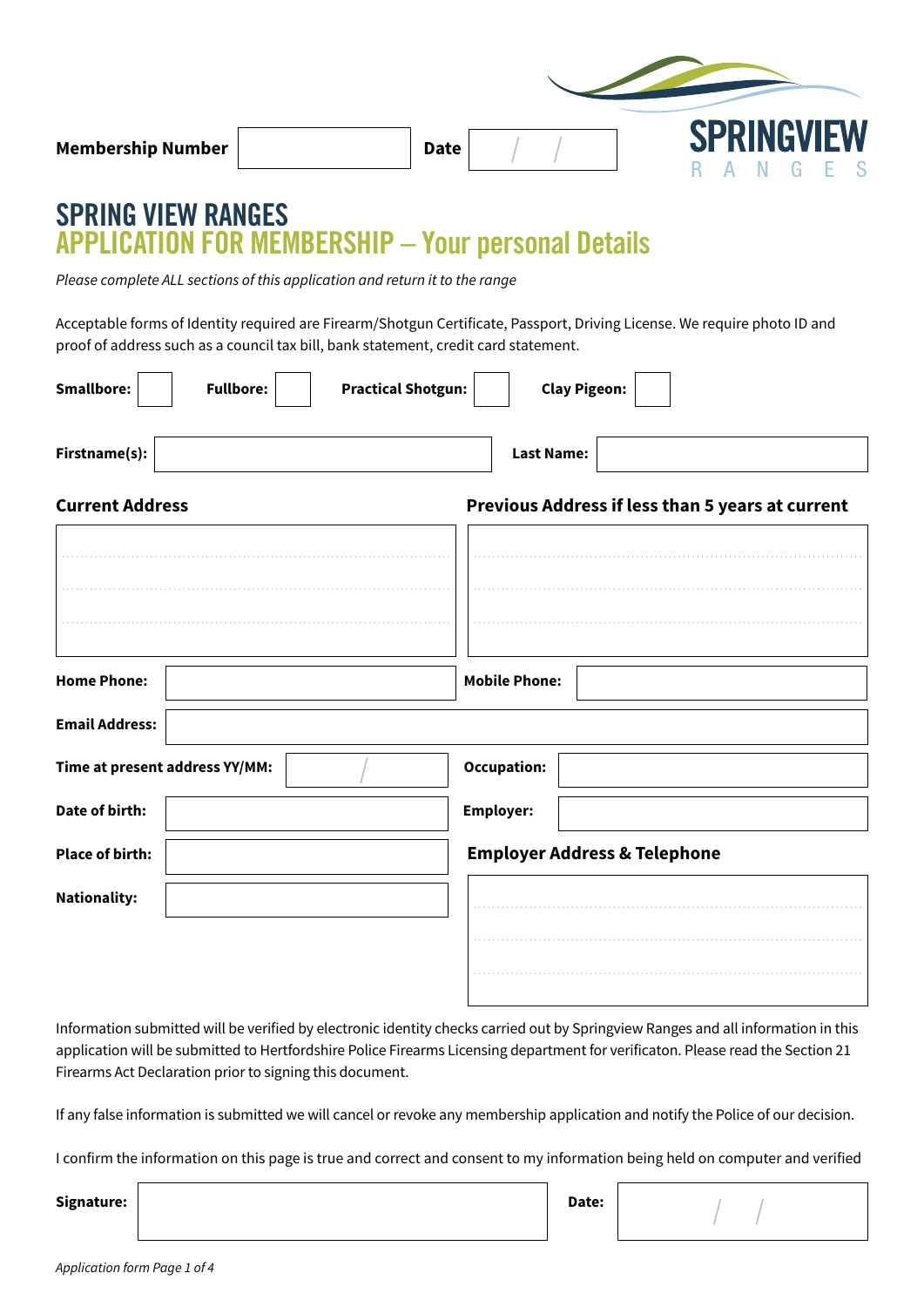### **SPRING VIEW RANGES APPLICATION FOR MEMBERSHIP – Identity Verification**

*Please complete ALL sections of this page – Identity documents will be photographed*

| <b>Driving License Number:</b> |  |
|--------------------------------|--|
| <b>Passport Number:</b>        |  |
| <b>Vehicle Registration:</b>   |  |
| <b>Proof of Address:</b>       |  |

#### **Details of current Firearm/Shotgun Certificates held**

|                                    | <b>Issued by</b> | <b>Expiry</b> |
|------------------------------------|------------------|---------------|
| <b>Firearm Certificate Number:</b> |                  |               |
| <b>Shotgun Certificate Number:</b> |                  |               |

#### **Have you ever had an application for a shotgun or firearm certificate refused or revoked?**

| Yes: |   |  |  |  |  | No: |  |  |  |  |  |  |  |  |  |  |  |  |  |  |  |  |  |  |  |  |  |          |  |
|------|---|--|--|--|--|-----|--|--|--|--|--|--|--|--|--|--|--|--|--|--|--|--|--|--|--|--|--|----------|--|
|      | . |  |  |  |  |     |  |  |  |  |  |  |  |  |  |  |  |  |  |  |  |  |  |  |  |  |  | $-0.00$  |  |
|      |   |  |  |  |  |     |  |  |  |  |  |  |  |  |  |  |  |  |  |  |  |  |  |  |  |  |  |          |  |
|      |   |  |  |  |  |     |  |  |  |  |  |  |  |  |  |  |  |  |  |  |  |  |  |  |  |  |  | .        |  |
|      | . |  |  |  |  |     |  |  |  |  |  |  |  |  |  |  |  |  |  |  |  |  |  |  |  |  |  |          |  |
|      | . |  |  |  |  |     |  |  |  |  |  |  |  |  |  |  |  |  |  |  |  |  |  |  |  |  |  | $-0.001$ |  |

Information submitted will be verified by electronic identity checks carried out by Springview Ranges and all information in this application will be submitted to Hertfordshire Police Firearms Licensing department for verificaton. Please read the Section 21 Firearms Act Declaration prior to signing this document.

If any false information is submitted we will cancel or revoke any membership application and notify the Police of our decision.

I confirm the information on this page is true and correct and consent to my information being held on computer and verified

**Signature: Date:**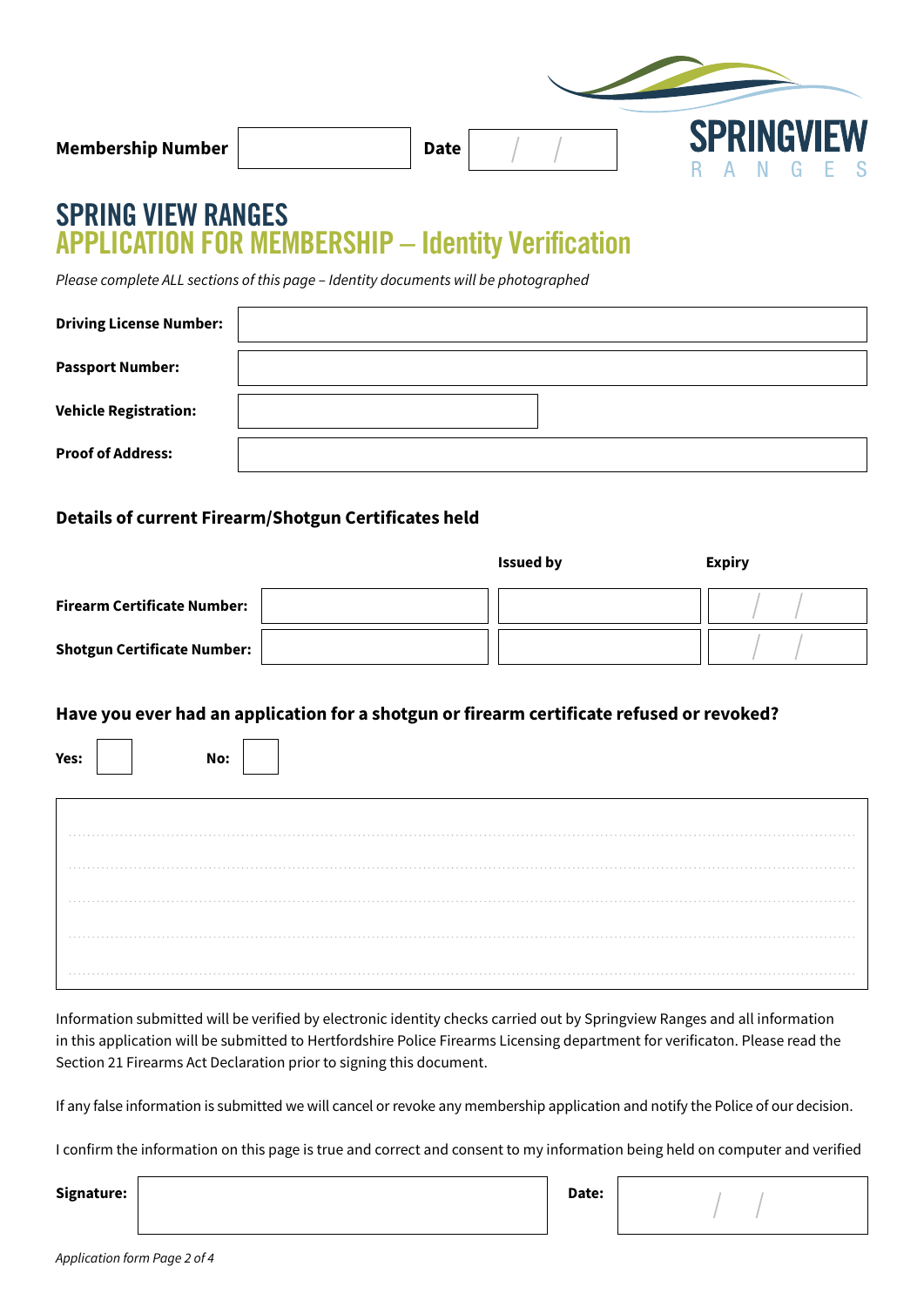# **SPRING VIEW RANGES APPLICATION FOR MEMBERSHIP – References**

**Please provide the name, address and telephone numbers of two people who will act as references if required**

**Reference 1** 

| Name:            |                          |
|------------------|--------------------------|
| <b>Address:</b>  | .                        |
|                  | .                        |
|                  | $-2$                     |
| <b>Postcode:</b> | <b>Telephone Number:</b> |

### **Reference 2**

| Name:            |                          |
|------------------|--------------------------|
| <b>Address:</b>  | $-0$ $-0$ $-0$ $-0$      |
|                  | $-0.0.0$                 |
|                  | $-0$ $-0$ $-0$ $-0$      |
| <b>Postcode:</b> | <b>Telephone Number:</b> |

#### **Do you know any members of Springview Ranges? If so please write their names here**

Information submitted will be verified by electronic identity checks carried out by Springview Ranges and all information in this application will be submitted to Hertfordshire Police Firearms Licensing department for verificaton. Please read the Section 21 Firearms Act Declaration prior to signing this document.

If any false information is submitted we will cancel or revoke any membership application and notify the Police of our decision.

I confirm the information on this page is true and correct and consent to my information being held on computer and verified

**Signature: Date:**